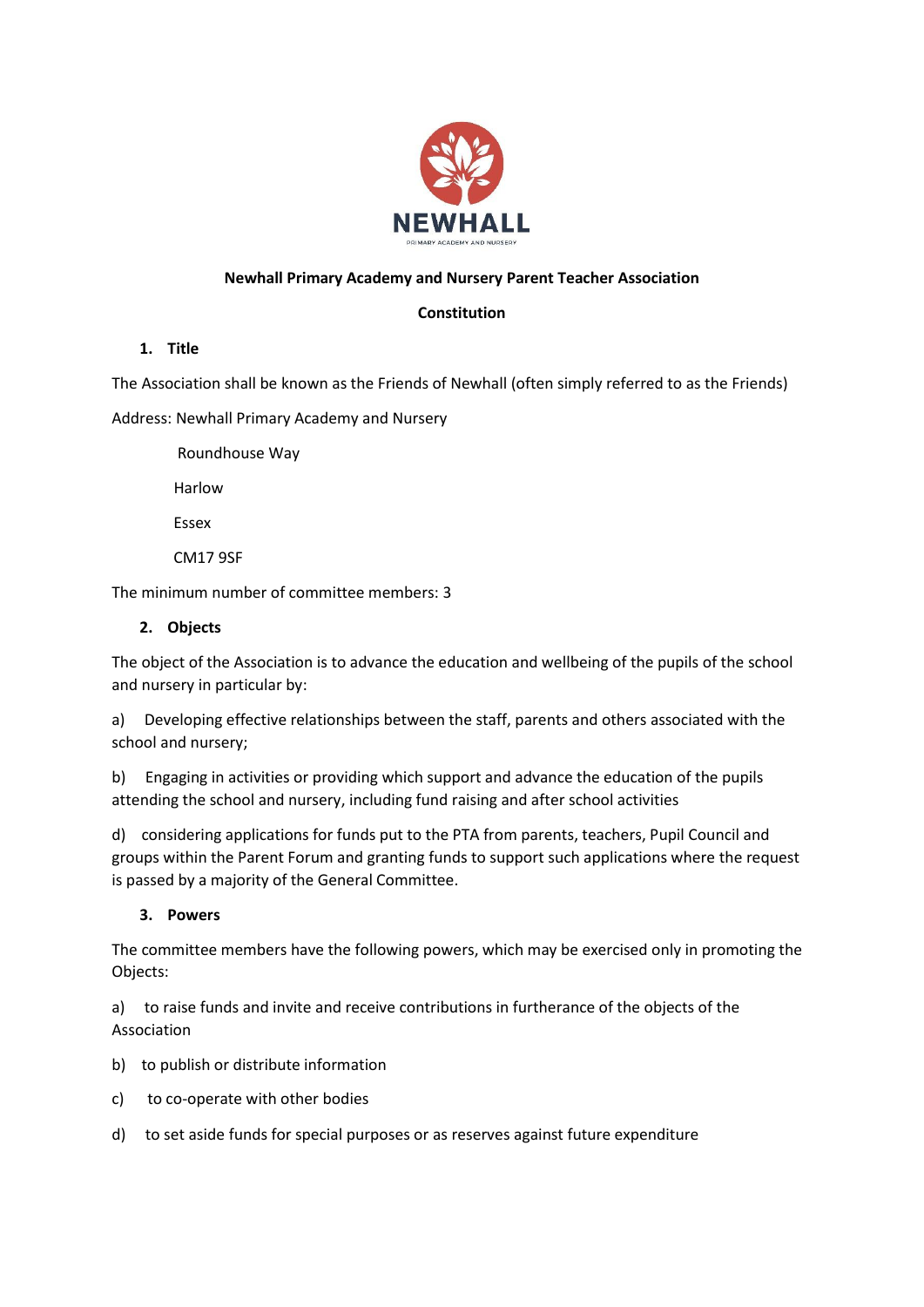e) to take out public liability and personal accident insurance to cover Association meetings, activities, committee members, to insure the Association's property against and foreseeable risk and take out other insurance policies to protect the Association where required

f) to employ paid or unpaid agents, staff or advisers

g) to obtain and pay for goods and services as are necessary for carrying out the work of the committee

h) to do anything else within the law that promotes the Objects

BUT the Committee shall not undertake any activity in the school or nursery without the consent of the Headteacher.

# **4. Membership**

The Members of the Association shall comprise all parents or guardians of children attending the school (including nursery class) and all staff employed at the school and nursery.

The Office Bearers of the Association shall consist of:

- A. The President (the Head Teacher of the School)
- B. Chairperson
- C. Vice Chairperson
- D. Secretary
- E. Treasurer
- F. Minute Secretary

The General Committee of the Association may appoint such other Office Bearers as may from time to time be deemed necessary.

The Office Bearers will be elected by the Committee at the first meeting after the AGM. Office Bearers will hold office for one year, being eligible for re-election. Where an Office Bearer's position becomes vacant during the normal term of office the Committee may, at their discretion, opt to fill this post in one of the following ways: (i) the deputy for the post or an agreed member of the Committee may stand in for the duration, (ii) the Committee may elect a replacement from its membership or (iii) an Extraordinary General Meeting may be called to elect a new member to the post.

The Minute Secretary shall be responsible for keeping accurate Minutes of all meetings and distributing these to the Committee members. Copies should be made available to the Parent Council and to any member of the Association who requests them.

In the event of any vacancies, the Committee shall have the right to co-opt as many members as necessary to complete the complement until the following AGM.

Where a member of the Committee fails to attend regular meetings and does not play an active role in any of the activities of the Association, the General Committee reserves the right to ask the member to step down.

## **5. General Meetings (Annual and Extraordinary)**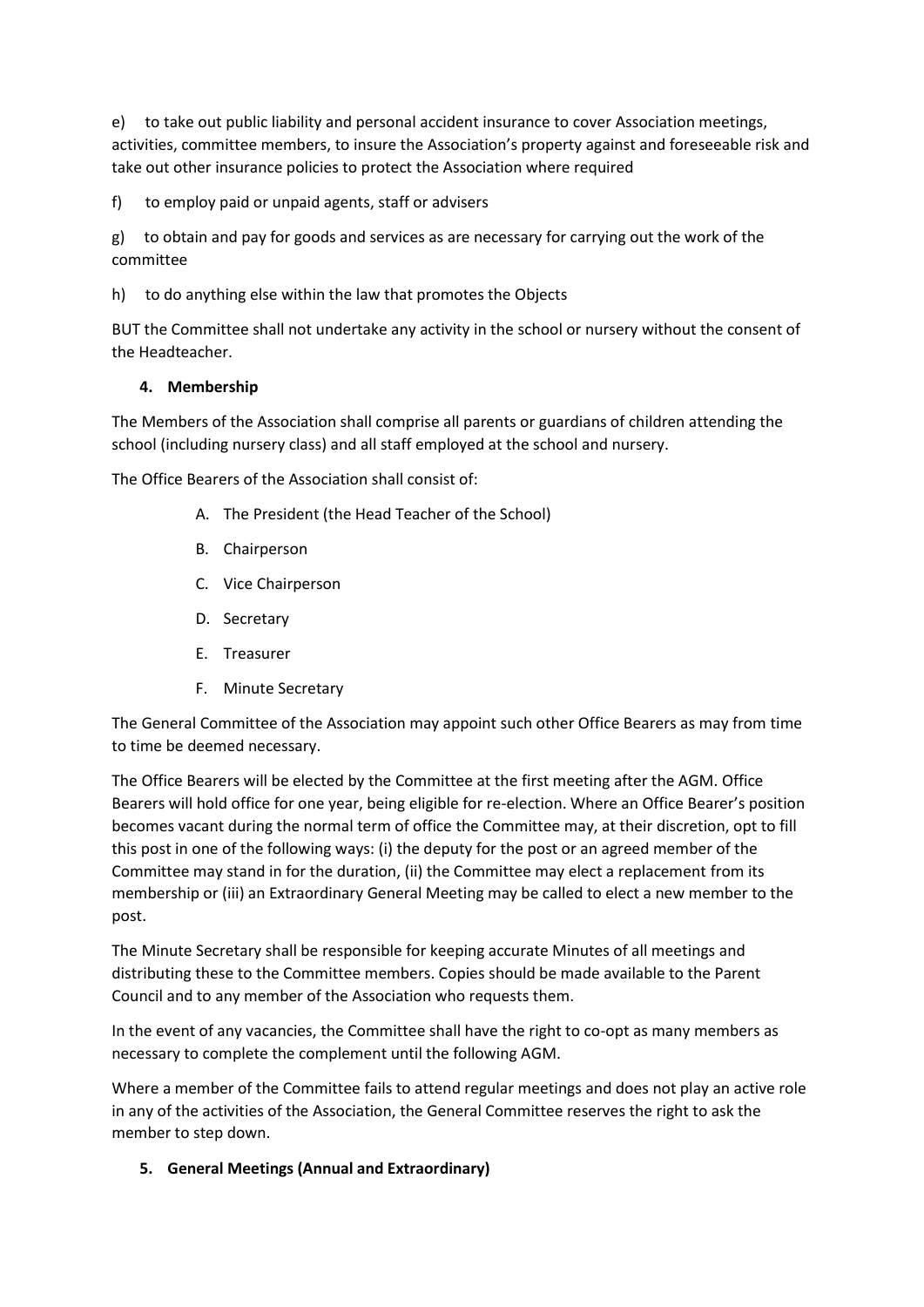All members are entitled to attend any General meeting of the Association

All General meetings are called by giving 21 clear days written notice of the meeting to the Members. The notice should specify the date, time and location of the General meeting as well as give an overview of the agenda.

There is a quorum at a General meeting when the number of members present is at least twice the number of committee members in office at the start of the meeting. The only exception would be at a General meeting where the Association is being dissolved.

The Annual General Meeting (AGM) shall be held in September each year. The notice calling the meeting shall be sent to members at least 21 days in advance provided that non-receipt of such notice by any member shall not invalidate the meeting.

The business shall include:-

- a) the work of the Committee
- b) approval of the Accounts for the preceding year
- c) appointment of an independent examiner of the Accounts
- d) receipt of reports of the Office Bearers
- e) election of members to serve on the Committee
- f) discussion of motions received

At all Annual General Meetings voting shall be on the basis of one vote per member present at the meeting.

At all Annual General Meetings the quorum shall consist of no less than 5 members of the Association.

Any member of the Association shall have the right to raise a motion to be voted on at the Annual General Meeting by sending the motion in writing to the Secretary by no later than 10 days prior to the AGM.

The General Committee or a minimum of 25 members, on submission of a formal written request, shall have the power to call Extraordinary General Meeting (EGM).

#### **6. The Committee**

Committee members shall be elected at the AGM and shall hold office until the next AGM.

All committee members, except those who are co-opted, must be members of the Association

Committee members shall have the power to co-opt committee members at any time, and co-opted committee members shall serve office until the date of the next AGM

The number of co-opted committee members must not be more than 50% of the total number of committee members

Nominations for election to the committee may be made by any Member of the Association and seconded by another. Such nominations must have the consent of the nominee. Nominations should be made in writing to the Chair at any time until the election process has been completed. If no nominations or an insufficient number are received before the AGM, any Members present may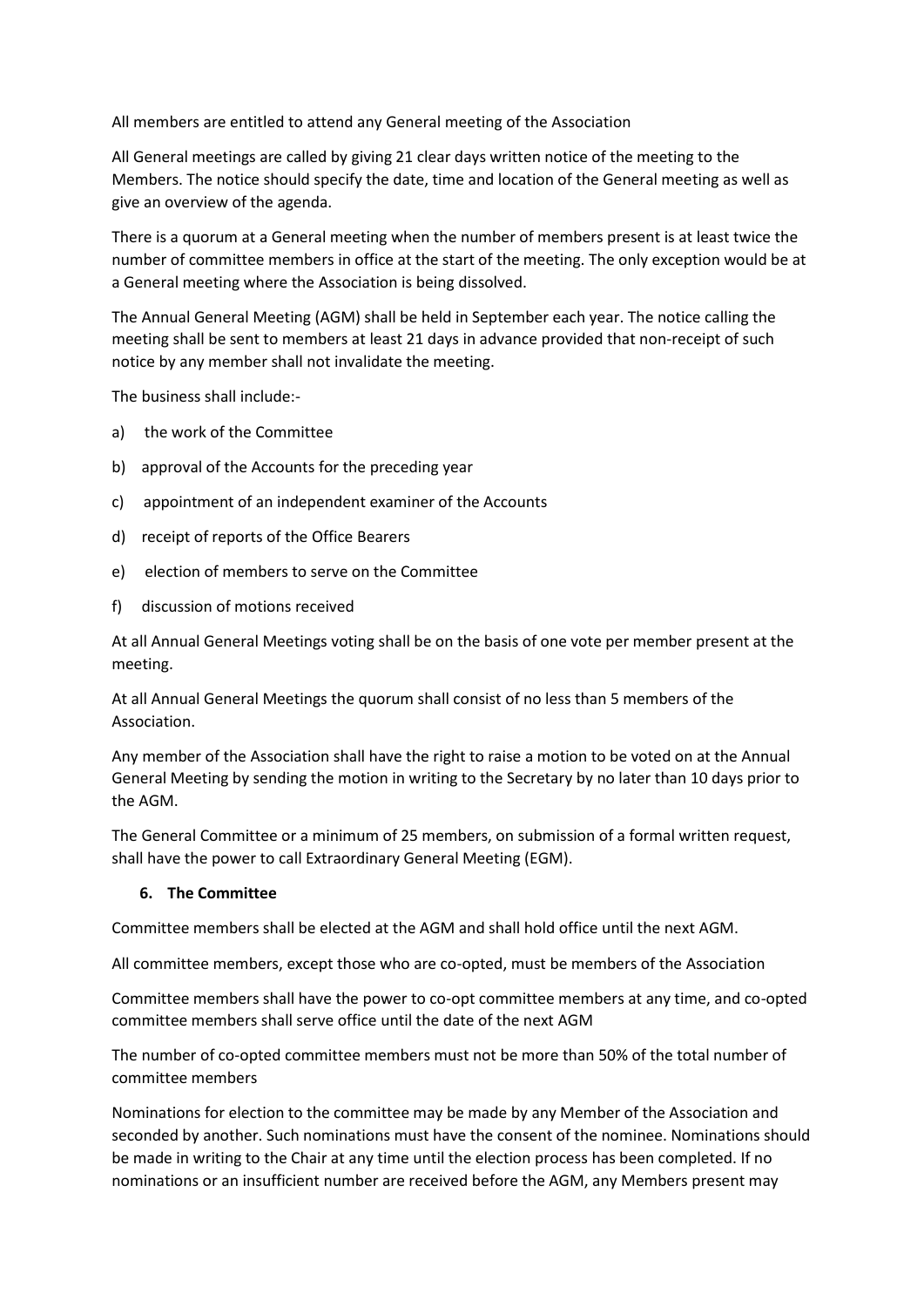nominate a person, with their consent, and that person may be appointed by a majority vote of those present.

A committee member automatically ceases to be a committee member if he or she:

- a) Is disqualified under section 72 of the Charities Act 1993 as amended by the Charities Act 2006 from acting as a charity trustee
- b) Is incapable, whether mentally or physically, of managing his or her own affairs
- c) Is absent from three consecutive meetings of the Committtee without prior notification to the Secretary
- d) Ceases to be a member of the Association
- e) Resigns by written notice to the Committee but only if at least two committee members remain in office
- f) Is removed by a resolution passed by a majority of other committee members. Removal is not effective until the committee member concerned has been notified in writing of the proposal and his/her right to respond within 14 clear days, and the matter has been considered in light of any representations made
- g) All committee members shall be entitled to reimbursement of reasonable out-of-pocket expenses actually incurred in the administration of the Association
- h) A technical defect in the appointment of a committee member of which the Committee are unaware at the time does not invalidate decisions taken at the meeting

# **7. Committee Meetings**

The Committee must hold at least three meetings every academic year

Meetings of the General Committee shall be held as required during term time. At all meetings of the Committee a third of General Committee Members, at least two of whom are Office Bearers, shall form a quorum.

The Chair or, if the chair is unable or unwilling to do so, some other committee member chosen by other members present is in charge at each Committee meeting

Each member of the committee shall have one vote and resolutions shall be passed by a simple majority vote of those present. The Chairman shall have the deciding vote which shall be used only in the event of a tie.

## **8. Powers of Committee**

The following powers are available to the Committee to help run the Association:

a) To delegate any functions of the Committee to sub-committees. These must consist of two or more persons appointed by the Committee but at least one member of every subcommittee must be a committee member. All sub-Committee proceedings must be promptly reported to the main Committee.

## **9. Finance**

Funds of the Association shall be lodged as a line in the main school account.

The Treasurer shall be responsible for keeping accurate records of the financial transactions of the Association.